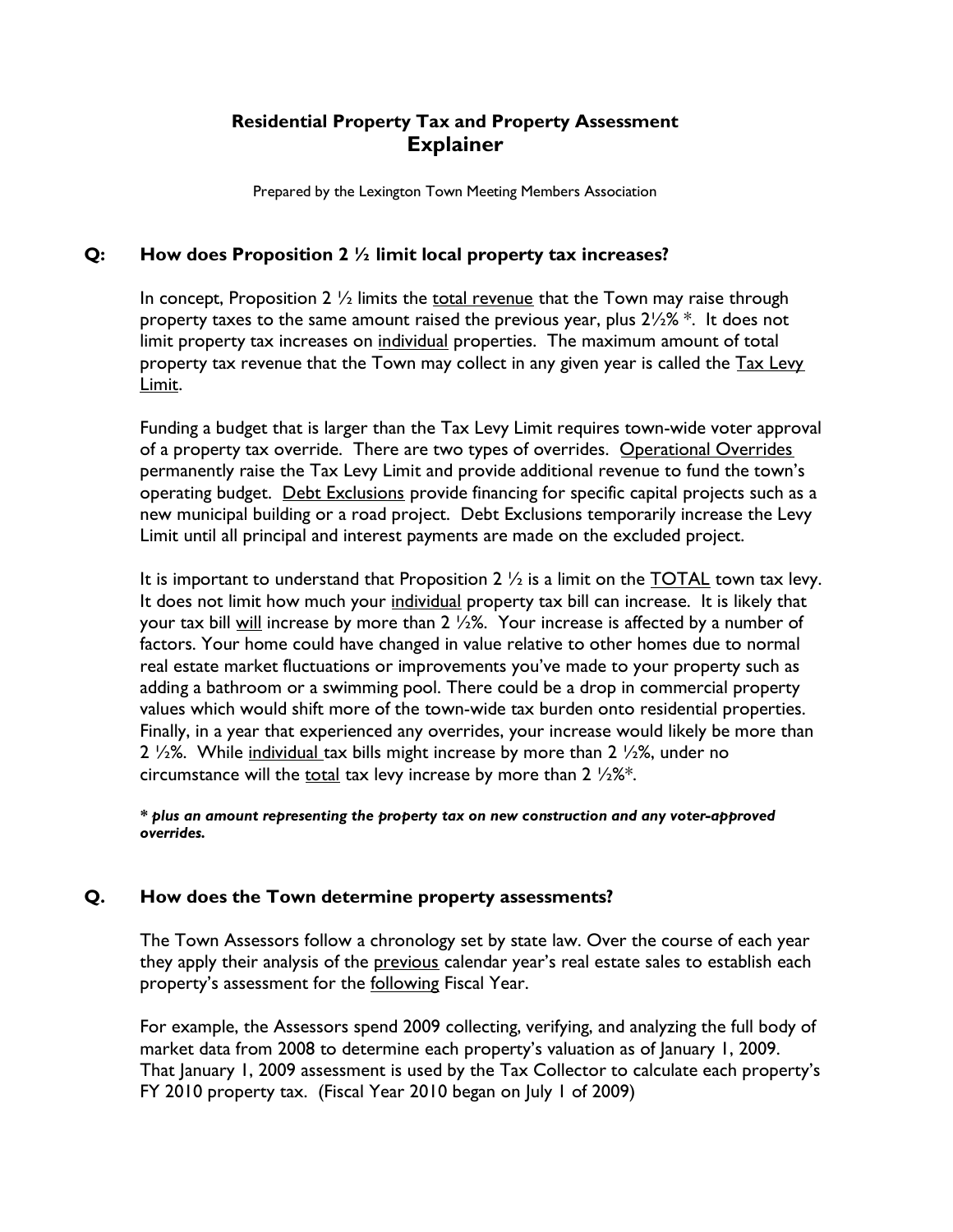The property assessment shown on your January 1, 2010 tax bill is not intended to correlate with the actual market value of your house in 2010 or even in 2009. But the assessors assure us that, as required by state law and reviewed by the state's Department of Revenue, it correlates very closely to the home's true market value in calendar year 2008.

Assessments on Lexington's 12,000+ properties are revised every year using market data. Properties are reviewed at least every nine years on a rolling basis to verify the information that the Town maintains on the property.

Unlike residential assessments which are primarily determined by sales data, valuation of commercial properties is a function of area-wide occupancy rates and other data. The same state chronology with its substantial lag-time also applies to commercial assessments.

### **Q: If the value of my house declines, shouldn't my property taxes go down too?**

Not necessarily. Generally speaking, your property tax will decrease only when the total Tax Levy decreases.

Here's how your property tax is determined: In simple terms, the year's Tax Rate is computed by adding together the assessments of all properties in Lexington (the Total Valuation) and dividing it by the amount of the year's Tax Levy.

Your individual property tax is then calculated by multiplying your property's assessment by the Tax Rate.

In this way, your property's assessed value determines your proportional share of the total Tax Levy relative to everyone else's.

If all property values in Lexington were to decline together at the same rate, your relative share of the total Tax Levy would stay exactly the same as it was before the decline. But each year the Tax Levy can increase by the amount allowed under Proposition 2  $\frac{1}{2}$ . So if the Tax Levy goes up, your same relative share of the Tax Levy will cost you more in the form of a higher tax bill. Your property tax will decrease only if the Tax Levy were to decrease.

In reality, there are variations in the rise and fall of property values by neighborhood and housing type and between residential and non-residential classifications. Because of this, individual property tax bills do not change by identical percentages each year.

But in no case does the total revenue collected by the Town increase by more than the allowed  $2\frac{1}{2}\% *$ 

*\* plus an amount representing the property tax on new construction and any voter-approved overrides.*